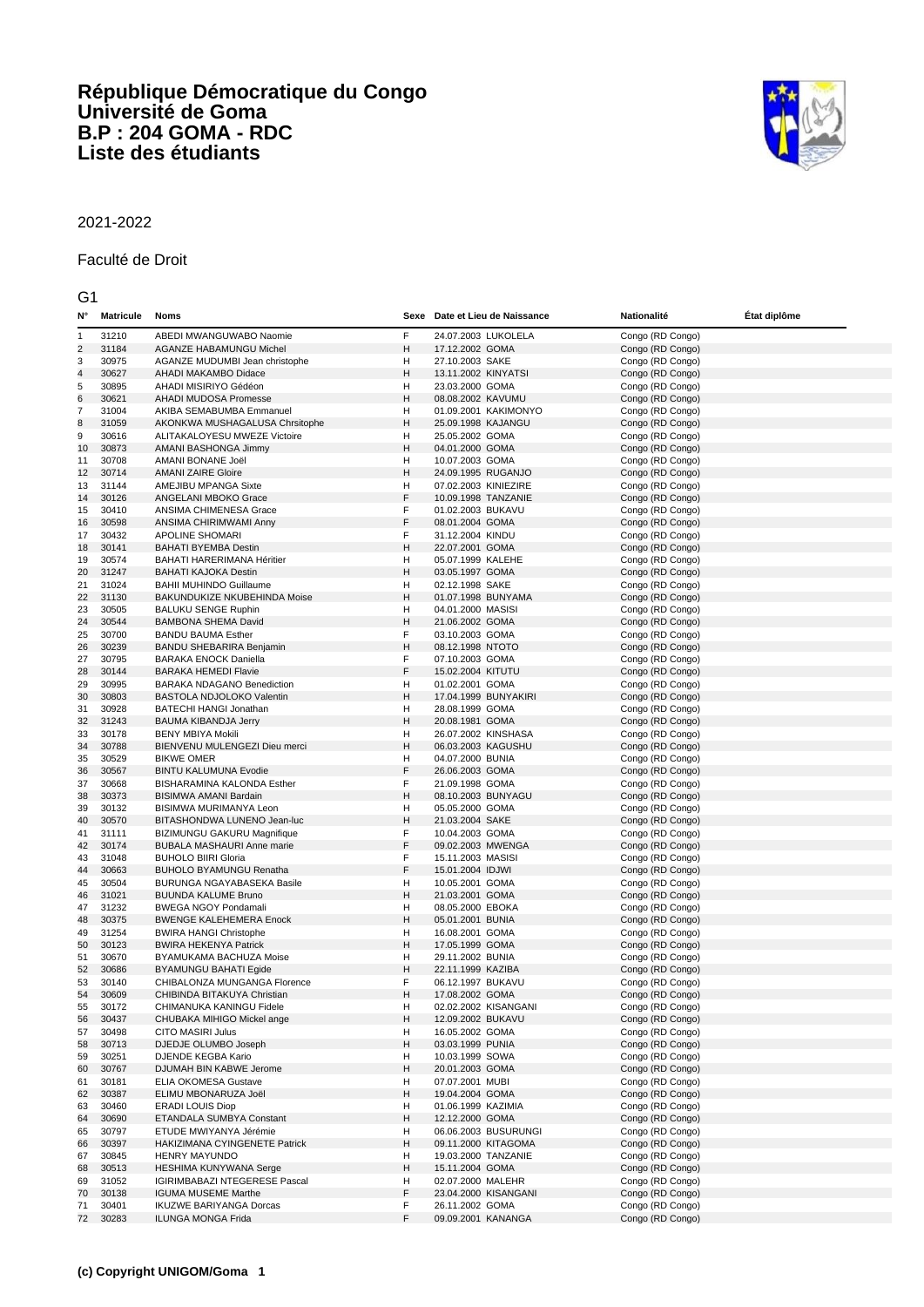| 73        | 30833                  | <b>IMANI ZAMBALI Innocent</b>                  | н      | 15.11.2003 GOMA                     |                         | Congo (RD Congo)                     |
|-----------|------------------------|------------------------------------------------|--------|-------------------------------------|-------------------------|--------------------------------------|
| 74        | 30887                  | <b>INYANGE BIGWATE Vieginie</b>                | F      | 08.06.2000 JOMBA                    |                         | Congo (RD Congo)                     |
| 75        | 30882                  | <b>IPUNGU KISUBI Yvon</b>                      | н      | 21.07.2002 BUKAVU                   |                         | Congo (RD Congo)                     |
|           |                        |                                                |        |                                     |                         |                                      |
| 76        | 31018                  | <b>IRAGI CIRHELWIRE Elie</b>                   | н      | 24.03.2004 GOMA                     |                         | Congo (RD Congo)                     |
| 77        | 30500                  | <b>ISAYA KIDENDE Pascal</b>                    | н      | 06.06.2000 MUZIRI                   |                         | inconnu                              |
| 78        | 30897                  | ISHARA KAHAMA Ines                             | F      | 25.09.2002 GOMA                     |                         | Congo (RD Congo)                     |
| 79        | 30864                  | JACOB WAIKO Samson                             | н      | 15.01.2002 GOMA                     |                         | Congo (RD Congo)                     |
| 80        | 30883                  | <b>JOEL YUMA Benoit</b>                        | н      | 23.03.2002 KINDU                    |                         |                                      |
|           |                        |                                                |        |                                     |                         | Congo (RD Congo)                     |
| 81        | 31134                  | KABIKA BUTU Benedicte                          | F      | 22.09.2003 GOMA                     |                         | Congo (RD Congo)                     |
| 82        | 30142                  | KABUO MUGHOLE Gloria                           | F      | 23.02.2003 GOMA                     |                         | Congo (RD Congo)                     |
| 83        | 31145                  | KABUSUNGU DUNIA Jupson                         | н      | 15.12.1994 IBUNZA                   |                         | Congo (RD Congo)                     |
|           |                        | <b>KAHINDO MWENGE Merveille</b>                | F      |                                     |                         |                                      |
| 84        | 31217                  |                                                |        |                                     | 10.02.2002 BUTEMBO      | Congo (RD Congo)                     |
| 85        | 30679                  | KAHINDO POTOPOTO Laurienne                     | F      | 28.08.2003 GOMA                     |                         | Congo (RD Congo)                     |
| 86        | 30768                  | KAHINDO SHABANDU Estha                         | F      | 30.05.2003 KIBUMBA                  |                         | Congo (RD Congo)                     |
| 87        | 31213                  | KAKULE KAMUHA Aristote                         | н      | 04.04.2002 KIKUVA                   |                         | Congo (RD Congo)                     |
| 88        | 30463                  | KAKULE MASIAKA Lucien                          | н      | 02.05.2000 GOMA                     |                         | Congo (RD Congo)                     |
|           |                        |                                                |        |                                     |                         |                                      |
| 89        | 31133                  | KALAMO BULENDA Luc                             | н      |                                     | 02.01.2002 RUSHOVU      | Congo (RD Congo)                     |
| 90        | 30256                  | KALIMA MUMBYA Daniella                         | F      | 22.03.2004 GOMA                     |                         | Congo (RD Congo)                     |
| 91        | 30930                  | <b>KAMBALE LWERU Aristote</b>                  | н      |                                     | 10.10.2003 BUTEMBO      | Congo (RD Congo)                     |
| 92        | 30669                  | KAMBALE MASHAURI Rufin                         | н      |                                     | 29.12.1999 KANYABAYONGA | Congo (RD Congo)                     |
|           |                        |                                                |        |                                     |                         |                                      |
| 93        | 30623                  | KAMBALE MUHINDANGE Jospin                      | н      | 26.04.2002 KIWANJA                  |                         | Congo (RD Congo)                     |
| 94        | 30433                  | KAMBALE WALEHEMA Charmand                      | н      | 15.07.1998 KIKUVO                   |                         | Congo (RD Congo)                     |
| 95        | 30429                  | <b>KANANI BIMERA Emilie</b>                    | н      | 19.09.2001 KALEHE                   |                         | Congo (RD Congo)                     |
| 96        | 30860                  | KANDARA PATAULE Gloria                         | F      | 26.10.2003 GOMA                     |                         | Congo (RD Congo)                     |
|           |                        |                                                | F      |                                     |                         | Congo (RD Congo)                     |
| 97        | 30918                  | KANYAMBWE DEBORAH Esther                       |        | 10.04.1998 IDJWI                    |                         |                                      |
| 98        | 30931                  | KASANGATI WABIWA Gracia                        | F      | 06.05.2000 BUKAVU                   |                         | Congo (RD Congo)                     |
| 99        | 30487                  | KASEREKA HANGI Henry                           | н      |                                     | 28.08.2004 MAMBASA      | Congo (RD Congo)                     |
| 100       | 30878                  | KASEREKA KATSUVA Jischivi                      | н      |                                     | 05.03.2003 KANYABAYONGA | Congo (RD Congo)                     |
| 101       | 30869                  | KASEREKA KIGHOMA Samy                          | н      | 10.05.2000 GOMA                     |                         | Congo (RD Congo)                     |
|           |                        |                                                |        |                                     |                         |                                      |
|           | 102 30933              | KASEREKA MATHE Grégorie                        | н      |                                     | 15.12.1999 MAHAMBA      | Congo (RD Congo)                     |
|           | 103 31009              | KASEREKA MUZUNA                                | н      |                                     | 11.06.2003 VITSHUMBI    | Congo (RD Congo)                     |
|           | 104 31007              | KASEREKA TEREMUKA Isaac                        | н      |                                     | 06.01.1997 BUTEMBO      | Congo (RD Congo)                     |
|           |                        |                                                |        |                                     |                         |                                      |
|           | 105 30282              | KASHINDI BYAMUNGU Johnson                      | н      | 11.06.2002 SAKE                     |                         | Congo (RD Congo)                     |
|           | 106 30448              | KASHOBEA KALANGWA                              | н      | 22.02.1999 KALEMIE                  |                         | Congo (RD Congo)                     |
|           | 107 30740              | KASHORIA AMAGUSHI Franck                       | н      | 27.12.2001 GOMA                     |                         | Congo (RD Congo)                     |
|           | 108 31251              | KASIWA MUHIMA Fidele                           | н      | 15.05.2003 MUTERO                   |                         | Congo (RD Congo)                     |
|           |                        |                                                | F      |                                     |                         |                                      |
|           | 109 30698              | KASONGO NGOY Ketya                             |        | 25.04.2002 GOMA                     |                         | Congo (RD Congo)                     |
|           | 110 30546              | <b>KATANGA KITOGA</b>                          | н      | 21.04.2002 GOMA                     |                         | Congo (RD Congo)                     |
| 111       | 30343                  | KAVIRA MAYAGHO Victoire                        | F      |                                     | 28.06.2002 BUTEMBO      | Congo (RD Congo)                     |
|           | 112 31180              | KAVIRA SABUNI Won-ga                           | F      |                                     | 09.09.1999 BUTEMBO      | Congo (RD Congo)                     |
|           | 113 30651              | KAVUGHO MULIWAVYO Linda                        | F      | 17.11.2002 GOMA                     |                         | Congo (RD Congo)                     |
|           |                        |                                                |        |                                     |                         |                                      |
|           | 114 30572              | <b>KIBIZI MONGA Patient</b>                    | н      | 08.03.2000 BENI                     |                         | Congo (RD Congo)                     |
|           | 115 30943              | KIKUNI MUSAFIRI Bien-aimé                      | н      | 23.08.1998 LUTALA                   |                         | Congo (RD Congo)                     |
|           | 116 30543              | KITUNDU BELESI Polydor                         | н      |                                     | 10.01.2000 NYALUBWE     | Congo (RD Congo)                     |
|           | 117 30932              | LABIN MUMBANDIANI Romeo                        | н      | 04.04.2001 LUKUMBI                  |                         | Congo (RD Congo)                     |
|           |                        |                                                |        |                                     |                         |                                      |
|           | 118 30472              | LAYABE MIREMBE                                 | н      |                                     | 23.12.2002 KINSHASA     | Congo (RD Congo)                     |
|           | 119 30701              | LINDA CHITULI Promesse                         | F      | 30.06.2007 GOMA                     |                         | Congo (RD Congo)                     |
|           |                        |                                                | F      |                                     |                         |                                      |
|           |                        |                                                |        |                                     |                         |                                      |
| 120 30137 |                        | <b>LISAMBO UNGU Honorine</b>                   |        | 22.05.2004 GOMA                     |                         | Congo (RD Congo)                     |
|           | 121 30842              | LOMAMI LOLA-VEMBA Sephorah                     | F      | 21.01.2001 GOMA                     |                         | Congo (RD Congo)                     |
|           | 122 31023              | <b>LONGANGA WEMBO Emery</b>                    | H      | 01.06.2009 DJALO                    |                         | Congo (RD Congo)                     |
|           | 123 30408              | LUBUMBA BEGANI Pierre                          | н      | 04.02.1994 KIBILA                   |                         | Congo (RD Congo)                     |
|           | 124 30459              | LUMOO KABEYA Hassan                            | н      | 05.02.2002 SAKE                     |                         | Congo (RD Congo)                     |
|           |                        |                                                |        |                                     |                         |                                      |
|           | 125 30267              | LUNDAMBWE BINTI Jeanne                         | F      | 22.08.2003 GOMA                     |                         | Congo (RD Congo)                     |
|           | 126 30624              | LUSENGE KAVIRA Olive                           | F      | 26.10.2003 GOMA                     |                         | Congo (RD Congo)                     |
|           | 127 30591              | LUTALA WALUTALA Martin                         | н      | 02.07.2000 MANONO                   |                         | Congo (RD Congo)                     |
|           | 128 30118              | MABUTWA N'KUBA Patrick                         | н      | 08.02.1990 KIBUA                    |                         | Congo (RD Congo)                     |
|           |                        |                                                |        |                                     |                         |                                      |
| 129       | 31147                  | MADUWA SALUMU Grady                            | н      | 14.03.2002 GOMA                     |                         | Congo (RD Congo)                     |
|           | 130 30558              | MAHORO MPONGE Abigael                          | F      | 03.11.2002 GOMA                     |                         | Congo (RD Congo)                     |
|           | 131 30646              | MANGA KEITA Marie                              | н      | 30.09.2003 KALIMA                   |                         | Congo (RD Congo)                     |
|           | 132 30145              | MANIRAGUHA KIFENDE Rebecca                     | F      | 30.06.2002 KASENYI                  |                         | Congo (RD Congo)                     |
|           | 133 30136              | MAOMBI MUPENDA Yoshua                          | н      |                                     | 15.10.1996 BAS-CONGO    | Congo (RD Congo)                     |
|           |                        |                                                |        |                                     |                         |                                      |
|           | 134 31211              | MAPENDO BAGABO Merveille                       | F      | 13.09.2003 GOMA                     |                         | Congo (RD Congo)                     |
|           | 135 30249              | <b>MBAMBI BAKEMBI Gabriel</b>                  | н      |                                     | 07.08.2000 KANANGA      | Congo (RD Congo)                     |
|           | 136 30977              | MBONEKUBE RUBANGIZA Gabriel                    | н      | 25.02.2002 IGURHU                   |                         | Congo (RD Congo)                     |
|           | 137 30482              | <b>MBULA BAHATI Octavine</b>                   | F      | 29.09.2003 GOMA                     |                         | Congo (RD Congo)                     |
|           | 138 31229              | MIRINDI LINDA Caroline                         | F      | 05.05.2003 BUKAVU                   |                         | Congo (RD Congo)                     |
|           |                        |                                                | н      |                                     |                         | Belgique                             |
|           | 139 31165              | MOISE MPATSWE Pacifique                        |        |                                     | 04.08.2002 KALENGERA    |                                      |
|           | 140 30133              | MUBAKE WAKANDWA Cyprien                        | н      | 23.07.1994 KIBILA                   |                         | Congo (RD Congo)                     |
|           | 141 31050              | MUCHIMA WAKILONGO Jean jacques                 | н      | 30.01.2003 GOMA                     |                         | Congo (RD Congo)                     |
|           | 142 30863              | <b>MUCHO KIGERI Prince</b>                     | н      | 28.12.2000 LISANSI                  |                         | Congo (RD Congo)                     |
|           | 143 30996              | MUGISHO CHIKALA Benjamin                       | н      | 22.02.2002 GOMA                     |                         | Congo (RD Congo)                     |
|           |                        |                                                |        |                                     |                         |                                      |
|           | 144 30353              | MUGOLI BALALUKA Judith                         | F      | 10.06.2001 GOMA                     |                         | Congo (RD Congo)                     |
|           | 145 31112              | MUGUSHO KANYABASHI Pascal                      | н      | 14.04.1998 GOMA                     |                         | Congo (RD Congo)                     |
|           | 146 30868              | MUHIMA NYANGUBA Alain                          | н      | 25.10.1983 PINGA                    |                         | Congo (RD Congo)                     |
|           | 147 31003              | MUHINDO KAMANDJA Divin                         | н      | 04.05.1996 HUMURA                   |                         | Congo (RD Congo)                     |
|           | 148 30763              | MUKADI MULANGU Etienne                         | н      | 29.03.2002 KINDU                    |                         | Congo (RD Congo)                     |
|           |                        |                                                |        |                                     |                         |                                      |
|           | 149 30905              | MUKAZ NAWEJ Kenedy                             | н      | 15.09.2001 KAMINA                   |                         | Congo (RD Congo)                     |
|           | 150 30664              | MUKONKOLE YEMBA Josue                          | н      | 28.11.2002 BUKAVU                   |                         | Congo (RD Congo)                     |
|           | 151 30674              | MULINDWA KAMUNGU Damien                        | н      | 31.07.2001 GOMA                     |                         | Congo (RD Congo)                     |
|           | 152 30675              | MUMBERE KAMATHE Espoir                         | н      | 10.10.1999 KIBIRIZI                 |                         | Congo (RD Congo)                     |
|           |                        |                                                |        |                                     |                         |                                      |
|           | 153 30947              | MUMBERE KIKONGO Peguy                          | н      |                                     | 26.01.2001 BUTEMBO      | Congo (RD Congo)                     |
|           | 154 30760              | MUNGUAKONKWA ZIHINDULA Neville                 | н      | 17.11.1997 KABARE                   |                         | Congo (RD Congo)                     |
|           | 155 31200              | MUNYABARENZI SHEMA Jovani                      | н      | 23.08.2003 GOMA                     |                         | Congo (RD Congo)                     |
|           | 156 30273              | MURHULA BAKULIKIRA Vianney                     | н      | 01.04.1998 CIJOMBO                  |                         | Congo (RD Congo)                     |
|           |                        |                                                |        |                                     |                         |                                      |
|           | 157 30182              | MUSAFIRI KINGUSE Jonathan                      | н      | 13.07.2003 GOMA                     |                         | Congo (RD Congo)                     |
|           | 158 30902              | MUSINDE MBAYO Magloire                         | н      | 16.03.2020 KIMBAZI                  |                         | Congo (RD Congo)                     |
|           | 159 30176              | MUSTAFA KABIONA Aly                            | н      | 20.08.2003 GOMA                     |                         | Congo (RD Congo)                     |
|           | 160 30478              | MWAMBA ODIA Clarice                            | F      | 16.06.2003 GOMA                     |                         | Congo (RD Congo)                     |
|           |                        |                                                |        |                                     |                         |                                      |
| 161       | 30443                  | MWANAMPENZI MAHAMBA Michaella                  | F      |                                     | 02.06.2003 NYAMILIMA    | Congo (RD Congo)                     |
|           | 162 30862<br>163 30547 | MWENGE MAGAVIRO Huguette<br>MWETA USENI Elisée | F<br>H | 26.07.2003 GOMA<br>25.08.1996 NUNDU |                         | Congo (RD Congo)<br>Congo (RD Congo) |